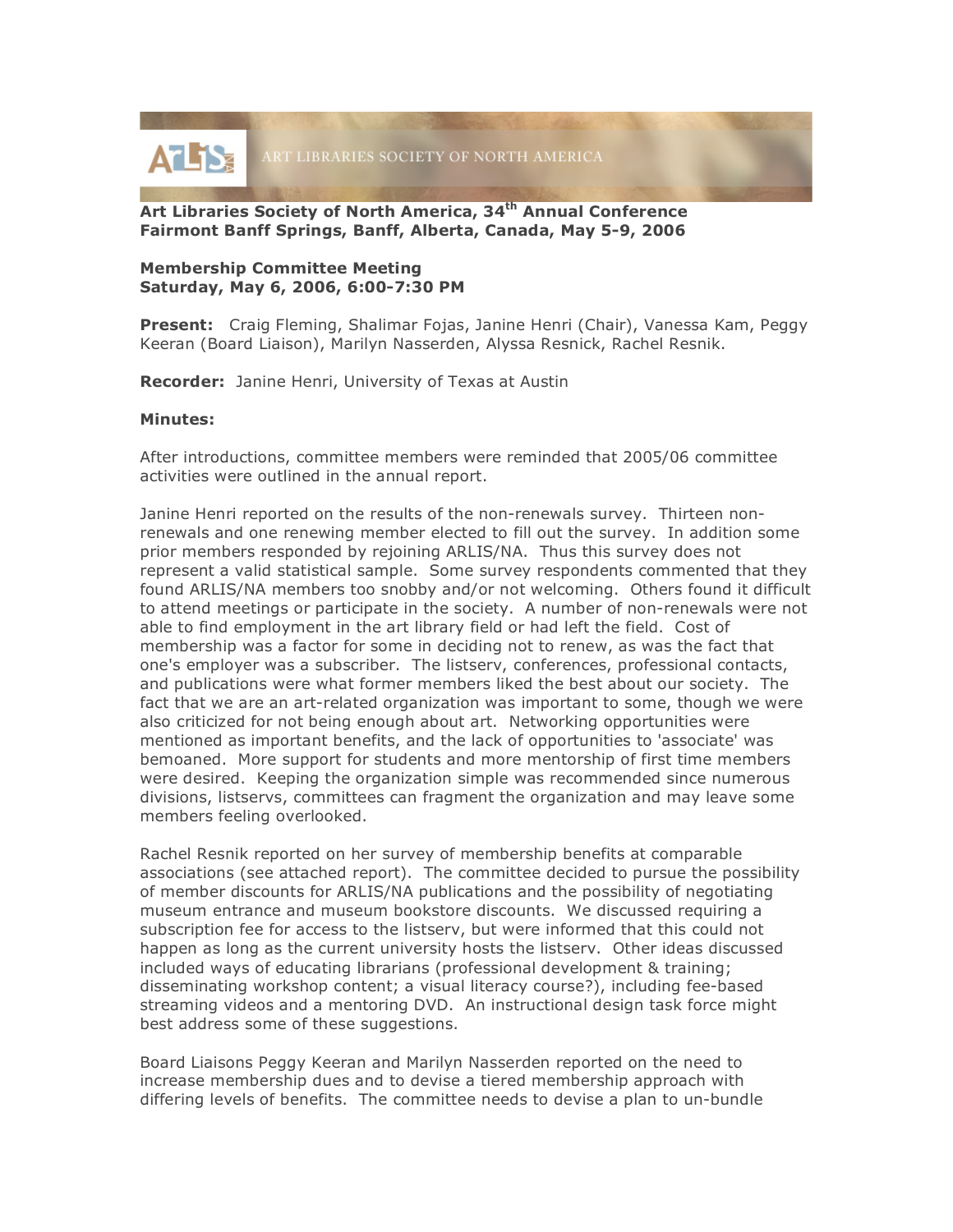membership services and should submit this plan to the Board by September 1. Other Board issues that may affect committee activities include a proposed RFP for revamping the society website. We should inform our liaison if we need committee web space on the AWS. Committee members were also reminded to submit a budget proposal to print membership brochures.

One question raised by the committee for the Board was whether we can feature business members on the 'What Our Members are Saying" feature on the website.

Outgoing 2005/06 Committee members (Elise Brown, Susan Malkoff Moon, Jennifer Parker, and Board Liaison Peggy Keeran) where thanked for their service to the Society.

## **2006/07 Membership Committee members:**

Margaret Boylan (m\_boylan@hotmail.com), carryover from 2003, 2004, 2005 Jon Evans (jevans@mfah.org) Shalimar Fojas (saf@artstor.org) Janine Henri (jhenri@mail.utexas.edu), carryover from 2004 & 2005 Vanessa Kam (d.vanessa.kam@ubc.ca) Alyssa Resnick (aresnick@ci.glendale.ca.us), carryover from 2005 Rachel Resnik (rresnik@massart.edu), carryover from 2005, Chair Board Liaison: Marilyn Nasserden (marilyn.nasserden@ucalgary.ca)

# **Comparison of Membership Benefits**

**ARLIS/NA, ALA, CAA, IFLA, SAA, VRA, SLA, AAM** Submitted by: Rachel Resnik

# **Subscription to organization's journal**

ARLIS/NA (Art Documentation), ALA (American Libraries), CAA (Art Bulletin and Art Journal), IFLA (IFLA Journal), SAA (American Archivist), VRA (VRA Bulleting), SLA (Information Outlook), AAM (Museum News),

### **Newsletter**

ALA (for divisions or round tables), CAA, SAA, AAM

### **Listserv**

ALA (no primary listserv, several options—some require membership), VRA (requires membership), many organizations offer a primary listserv or section listservs that are open to the public

### **Member Directory**

CAA, SAA, VRA

#### **Free Local Chapter Membership** SLA

# **Job Listings**

Membership not required: ARLIS/NA, ALA, SAA, VRA, SLA, AAM Membership required: CAA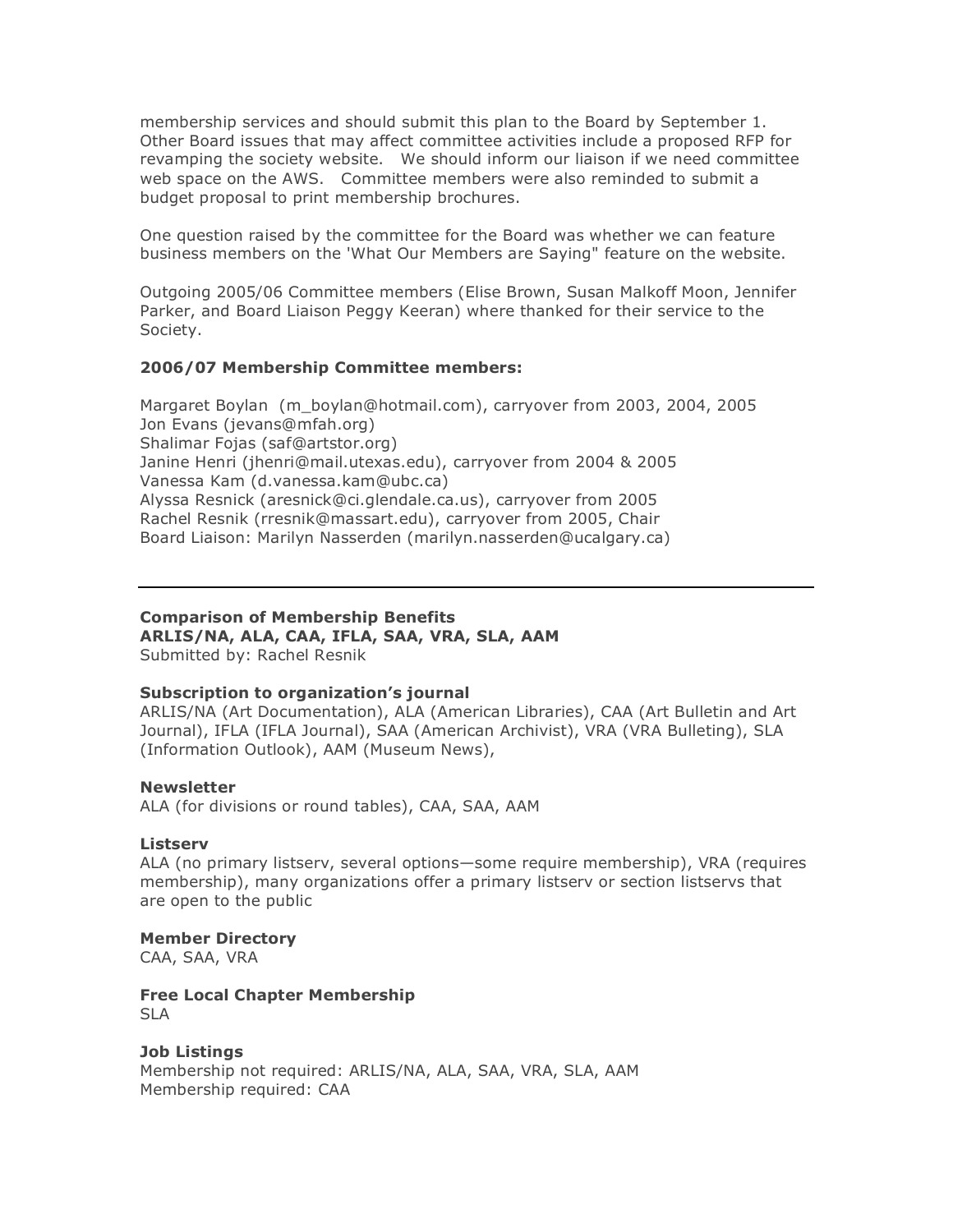# **Discounted rates for organization-published books/magazines**

ALA (save 10%), IFLA (50%), SAA (% varies), SLA (% not listed), VRA (membership page claim—no other info on website)

## **Discounted rates on other books/magazines**

CAA (over 50 art periodicals), SAA (% varies), AAM

# **Discounted Rate for annual conference**

All

## **Courses/Workshop Discounts**

ALA (1500 e-learning courses available), SAA (workshops), VRA (workshops and Summer Institute), SLA (courses through Professional Development Center), AAM (professional education seminars)

## **Discounted Insurance**

ALA (health, life, homeowner, and auto), CAA (health)

# **Discounted car rental**

ALA

#### **Free or discounted admission to museums** AAM

**Expandable Benefits**—give more, get more benefits for individuals

AAM unclear how this works from the membership renewal form

- --invitation to donor reception
- --health insurance
- --hotel rates
- --long distance and internet access
- --rental car

### **Institutional Member Benefits Highlights**

- ALA --4imprint promotional products 10% discount
	- --Oprah Book Club releases free to public, secondary school, and community college libraries
		- --insurance for collections, buildings
		- --discount on job postings
- CAA --discount on job postings
	- --discount on advertising in CAA News
	- --free reception room at annual conference
- AAM --discount job postings
	- --all staff eligible for discounted membership
	- --magnet mail email marketing solutions
	- --museum insurance
	- --shipping from DHL
	- --exhibition and household moving

### **Corporate Member Benefit Highlights**

ALA --preferred exhibit booth assignment for conference --discount on rental of mailing list